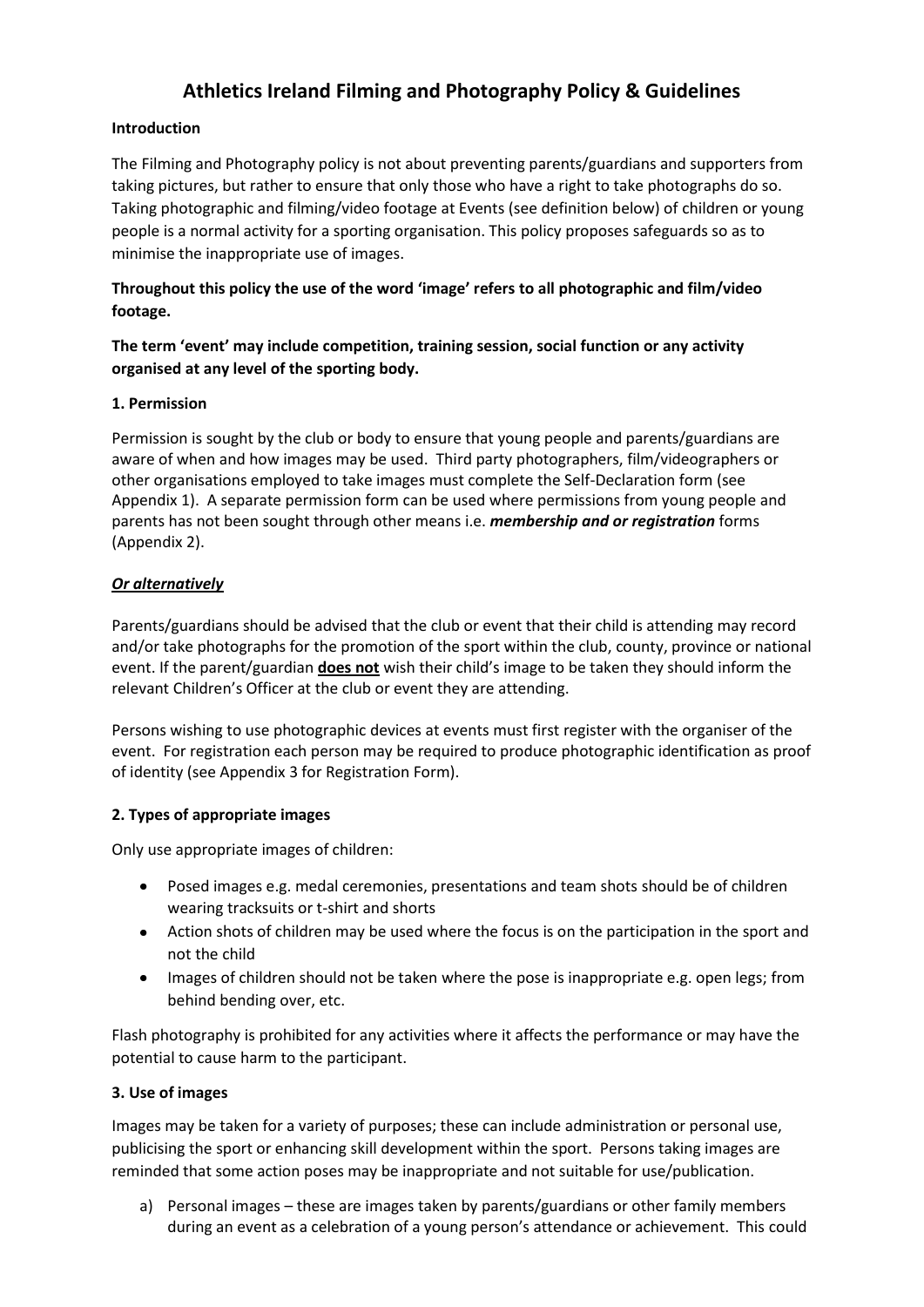include a professional photographer with permission to take images for the personal use of those attending. Other people may be included in an image and we expect parents/guardians and other family members to respect this by not distributing images publically.

- b) Training images these are images or footage taken during a training sessions or during an event specifically to aid the development of a skill or technique for the young person. We expect these images to be taken by a qualified coach or a person specifically appointed by the young person's coach. These images may be used as examples of technique or mastery of a skill for teaching/coaching purposes. These types of images should not be distributed outside teaching/coaching purposes.
- c) Media images these are images taken by an individual from the media, i.e. TV, newspaper or professional photographer where the images are to be used for publicity or promotion of the event or future events.
- d) Administration images these are images taken for general administration purposes; including images used for membership cards, competition entries and may also include images that form part of an archive.

## **Use of images on social media**

Where images of young people are used on social media the person responsible for posting an image must be aware of the potential for an image to be used inappropriately and safeguards must be in place to protect young people:

- i) Personal details of a young person should not be given
- ii) Any caption should be in keeping with the sport represented
- iii) The purpose of the posting should not breach the codes of conduct
- iv) The type of image should not breach any requirement stated within this policy

### **Announcement at events regarding taking and the use of images**

The following announcement should be read out at the start and during an event to ensure everyone is clearly aware of the policy:

"All persons wishing to take photographs or film footage at this event must first register their device(s) with.… Please note photographic identification will be required as proof of identity. *(Company)* has been authorised to take photographs of individuals in accordance with our policy."

### **4. Storage of Images**

Storage includes any image stored as a hard copy or electronically including social media, photographic archives or individual personal databases e.g. personal cameras, phones, etc.

Storage of personal images is a matter for the parent/guardian and the child/young person.

All other images should only be stored for defined and intended purposes e.g. membership, promotion, and/or archiving.

- If storage of images is required the images must only be stored for the length of time for which they are needed
- If possible, avoid using the names of children, or any other identifying feature  $\bullet$

Once images are no longer required ensure that they are properly destroyed. Digital images stored on computer systems need to be fully deleted, including deletion from the cache memory/temporary files.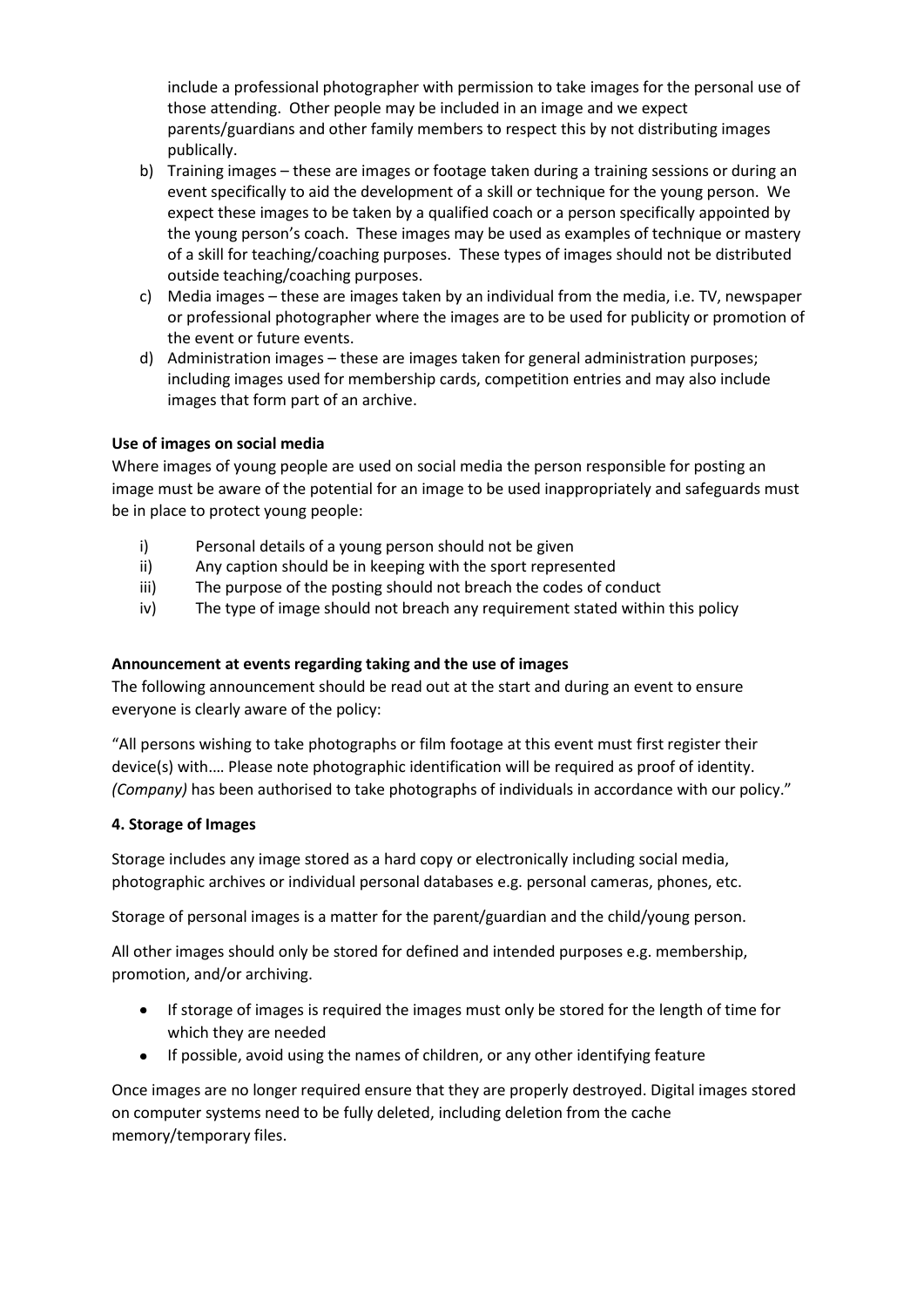## **5. Reporting of Inappropriate Images**

### **Taking inappropriate images**

If there is any concern about the nature of images being taken this should be reported to the responsible/mandated person (AAI Child Welfare Manager/National Children's Officer) who will refer to the statutory authorities. The concerned individual may also report directly to the statutory authorities. Statutory authority details can be found in the AAI Code of Ethics & Good Practice for Children.

## **Non-authorised taking of images**

If you are concerned about individual taking images at an event you should verbally report your concerns to the relevant responsible person on the day. A responsible person may be the children's officer, head coach, event manager, event controller or facility manager. This may include, if necessary, reporting the non-authorised taking of images to the appropriate statutory authorities.

The responsible person will identify the person and check if their device is registered for the event. If not registered, the person must be asked to register their device, with appropriate identification. If the person is not willing to register their device they should be asked to leave.

Where the event is open to the public e.g. where only part of the facility is being used, it will be necessary to report non-authorised taking of images to the facility manager.

If there is any concern about the nature of images being taken this should be reported to the responsible/mandated person (AAI Child Welfare Manager) who will refer to the statutory authorities.

### **Inappropriate use of images**

Where there is a concern about the use of images this should be reported to the responsible person who will take appropriate action. This will include reporting the alleged use to:

- The parent/guardian of any young person involved
- The person responsible for posting the image
- The media platform i.e. twitter, Facebook, WhatsApp, Instagram, print media etc.
- The statutory authorities

Inappropriate use of images may result in a complaint/disciplinary procedure against those involved within the NGB – see policy.

Where there is a concern about the publication of an image in local or national newspapers you should contact the individual newspaper or the Press Council of Ireland and the Office of the Press Ombudsman – websit[e http://www.presscouncil.ie/](http://www.presscouncil.ie/) telephone: lo-call 1890 208 080, email: [info@pressombudsman.ie](mailto:info@pressombudsman.ie)

### **6. Installation of CCTV in a facility**

The use of CCTV is a positive step in safeguarding facility users. The knowledge of potential blind spots, access to and use of images and the procedure for dealing with incidents or misbehaviour is important for Clubs.

Information regarding the presence of CCTV within a facility should be available to members/parents.

The Club should have a copy of the facility's policy regarding the use of CCTV and access to images – this may form part of the Club/Facility agreement. Queries regarding the use of CCTV are a matter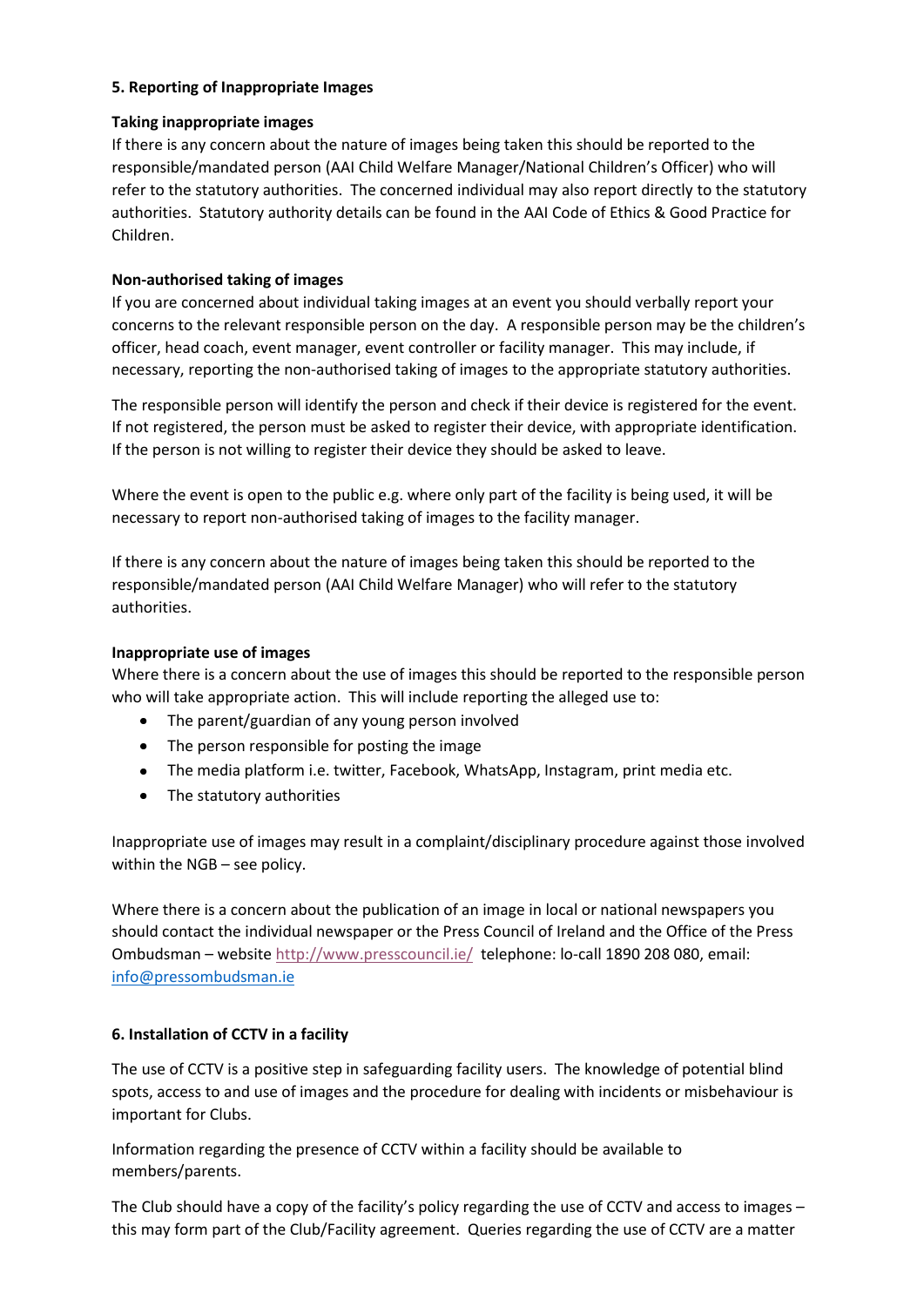for the facility/operating company – if a query arises during a Club session the Club may wish to deal with this as it is the Club that has the agreement with the facility.

The following should be noted:

- Who in the facility has day to day responsibility for the system and operation of the CCTV?
- The number of cameras located in the specified areas
- Are any spectator areas covered (i.e. can someone misbehaving in this area, or indeed an individual regularly turning up for less than innocent viewing purposes be monitored?)
- Any sections of the facility that cannot be monitored if these areas are easily identified by anyone with intent it would be important to know in order to be extra vigilant.
- Who, during sessions, is responsible for monitoring the cameras and what is the policy for dealing with any perceived misconduct or incidents viewed at the time
- Who has access to the password protected files?

The important fact to remember is that CCTV does not replace vigilance and proper supervision as required by the National Governing Body.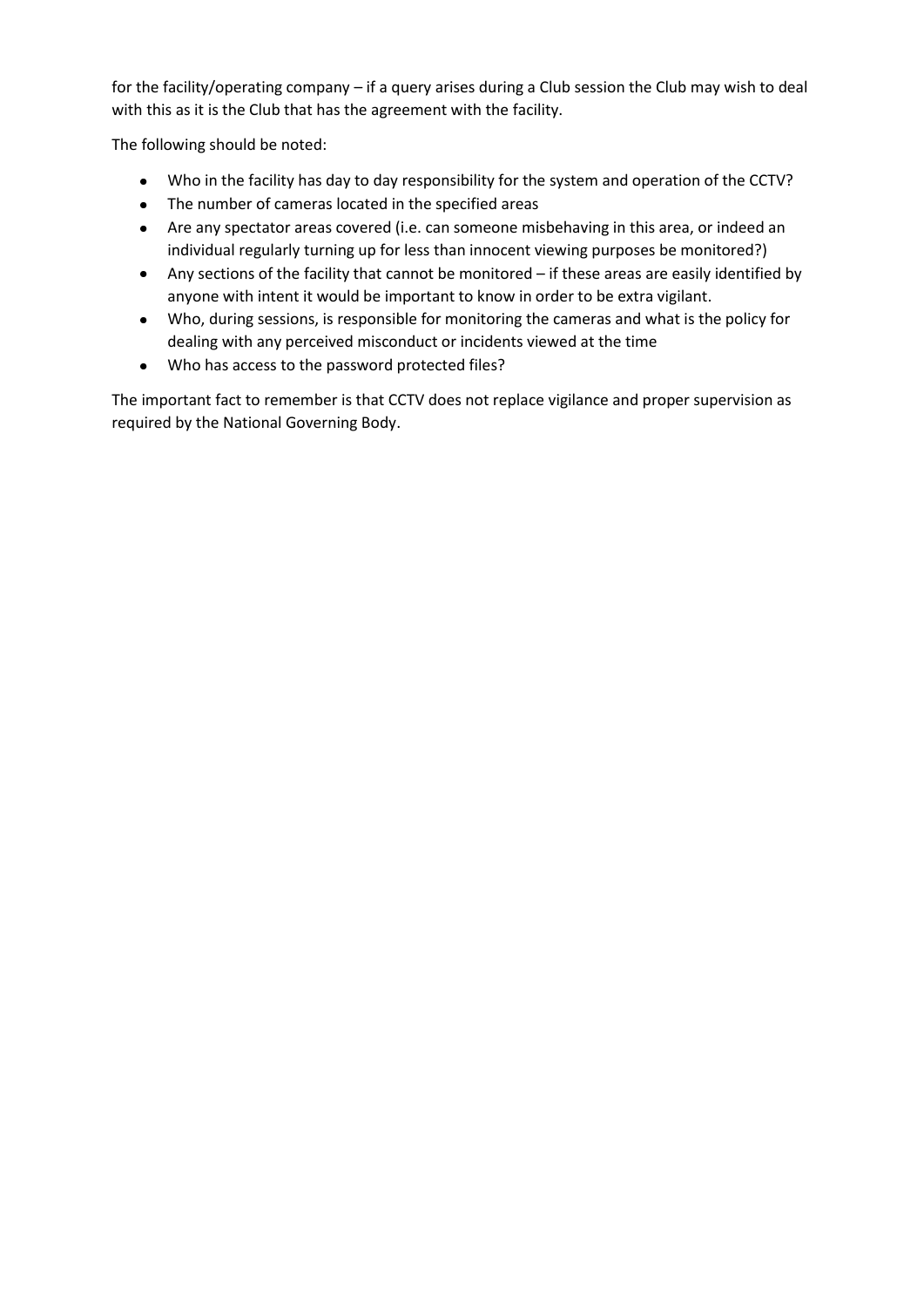#### **Appendix 1**

# **DISCLOSURE OF CRIMINAL CONVICTIONS AND RELEVANT INFORMATION Information for Service Provider employees**

## *(Please read this information carefully)*

**NGB NAME** is committed to creating and maintaining the safest possible environment for young people who participate in the sport, which reflects the guidelines contained in our Code of Ethics and Good Practice for Children's Sport. Part of our procedures is to ensure that all adult members working with young people complete the vetting process through the Central Garda Vetting Unit/National Vetting Bureau (ROI) or AccessNI (NI).

However from time to time an NGB may employ an individual to provide a service that would usually require that individual to be successfully vetted. We require these individuals working with our young members to complete the self-declaration form on pages 2 and 3.

**NGB NAME** requests information regarding criminal convictions or any other relevant information in respect of working with young people. Any information supplied will be treated confidentially and considered in the context of the role/the nature of the offence.

Please complete this form as accurately as possible and return it marked "Confidential" to the **name individual** or if otherwise advised.

Thank you for your co-operation.

#### **NAME ETC**

# **Self-Declaration for Service Providers Employees**

#### **All answers will be treated in a confidential manner.**

1. Have you ever been asked to leave a sporting organisation?

| Yes |  | <b>No</b> |
|-----|--|-----------|
|-----|--|-----------|

2. Have you ever been convicted of a criminal offence or been the subject of a caution; a Bound Over Order; or are you at present the subject of criminal investigations?

| $\overline{\phantom{a}}$ | Yes |  | <b>No</b> |
|--------------------------|-----|--|-----------|
|--------------------------|-----|--|-----------|

3. Have you ever been known to the Statutory Authorities or Social Services department as being a risk or potential risk to children?

|  | Yes |  | No |
|--|-----|--|----|
|--|-----|--|----|

4. Have you been the subject of any disciplinary investigation and/or sanction by any organisation due to concerns about your behaviour towards children?

|  | Yes |  | $\begin{array}{ c c c }\n\hline\n\end{array}$ No |
|--|-----|--|--------------------------------------------------|
|--|-----|--|--------------------------------------------------|

*(If you have answered yes to any questions above we will contact you in confidence)*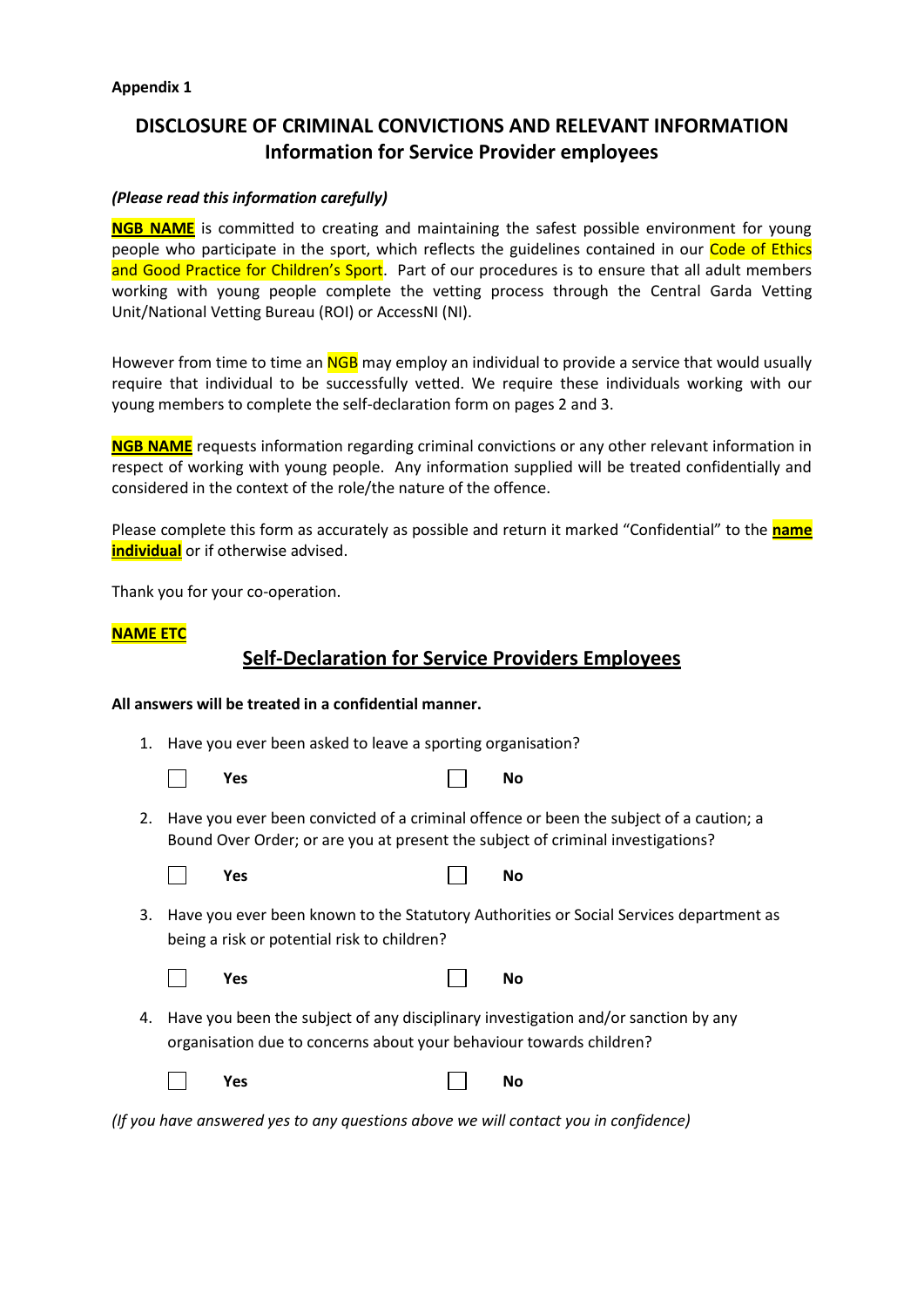## **Confirmation of Declaration** *(tick boxes below)*

I agree that the information provided here may be processed in connection with my role and I understand that any role may be withdrawn or immediate dismissal from the role I provide if information is not disclosed by me and subsequently come to the organisation's attention.

I agree to inform the organisation within 24 hours if I am subsequently investigated by any agency or organisation in relation to concerns about my behaviour towards children or young people.

I understand that the information contained on this form and information supplied by third parties may be supplied by **NGB NAME** to other persons or organisations in circumstances where this is considered necessary to safeguard other children.

*I declare that the answers I have given above are complete and correct to the best of my knowledge and I will inform* **NGB NAME** *of any changes.*

**Signature: \_\_\_\_\_\_\_\_\_\_\_\_\_\_\_\_\_\_\_\_\_\_\_\_\_\_\_\_\_\_\_\_\_\_\_\_\_\_**

**Print Name: \_\_\_\_\_\_\_\_\_\_\_\_\_\_\_\_\_\_\_\_\_\_\_\_\_\_\_\_\_\_\_\_\_\_\_\_** 

**Company:** *Company: Company: Company: Company: <i>Company: Company: <i>Company: Company: <i>Company: Company: <i>Company: Company: <i>Company: Company: Company: <i>Company: Company:* 

Date: \_\_\_\_\_/\_\_\_\_\_/\_\_\_\_\_

Appendix 2 - membership/registration forms Appendix 3 - Parental voluntary not to photo my child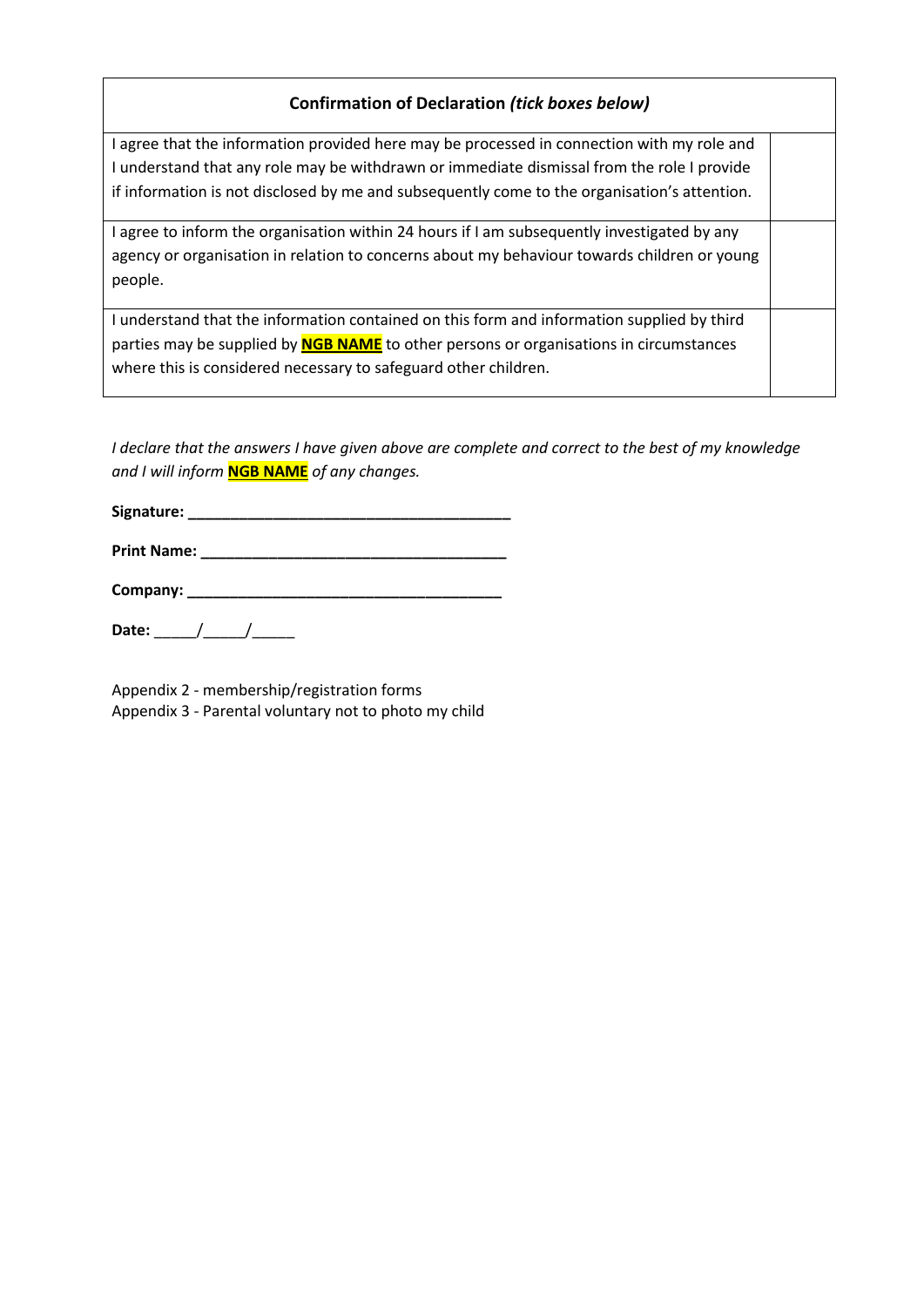# **Permission Form for the taking and use of images**

I confirm that I give permission for my child to be filmed and/or photographed during: *Event or competition their membership of the club/year*

No child/young person will be identified individually in any published image or film footage, except in accordance with the AAI Filming and Photography Policy.

|  | (please print name) |                       |  |
|--|---------------------|-----------------------|--|
|  |                     |                       |  |
|  |                     |                       |  |
|  | (please print name) |                       |  |
|  |                     | Date: _______________ |  |

#### Notes

This permission will remain valid until *date*

By signing this permission form you are also confirming you are the legal parent or guardian of the named child. Photographs/videos will be taken by an appropriate person appointed to do so by xxxx Any material used will only be distributed by xxxx as part of xxxx

All material will be held and stored in accordance with the NGB policy of the use and storage of photographic/video images